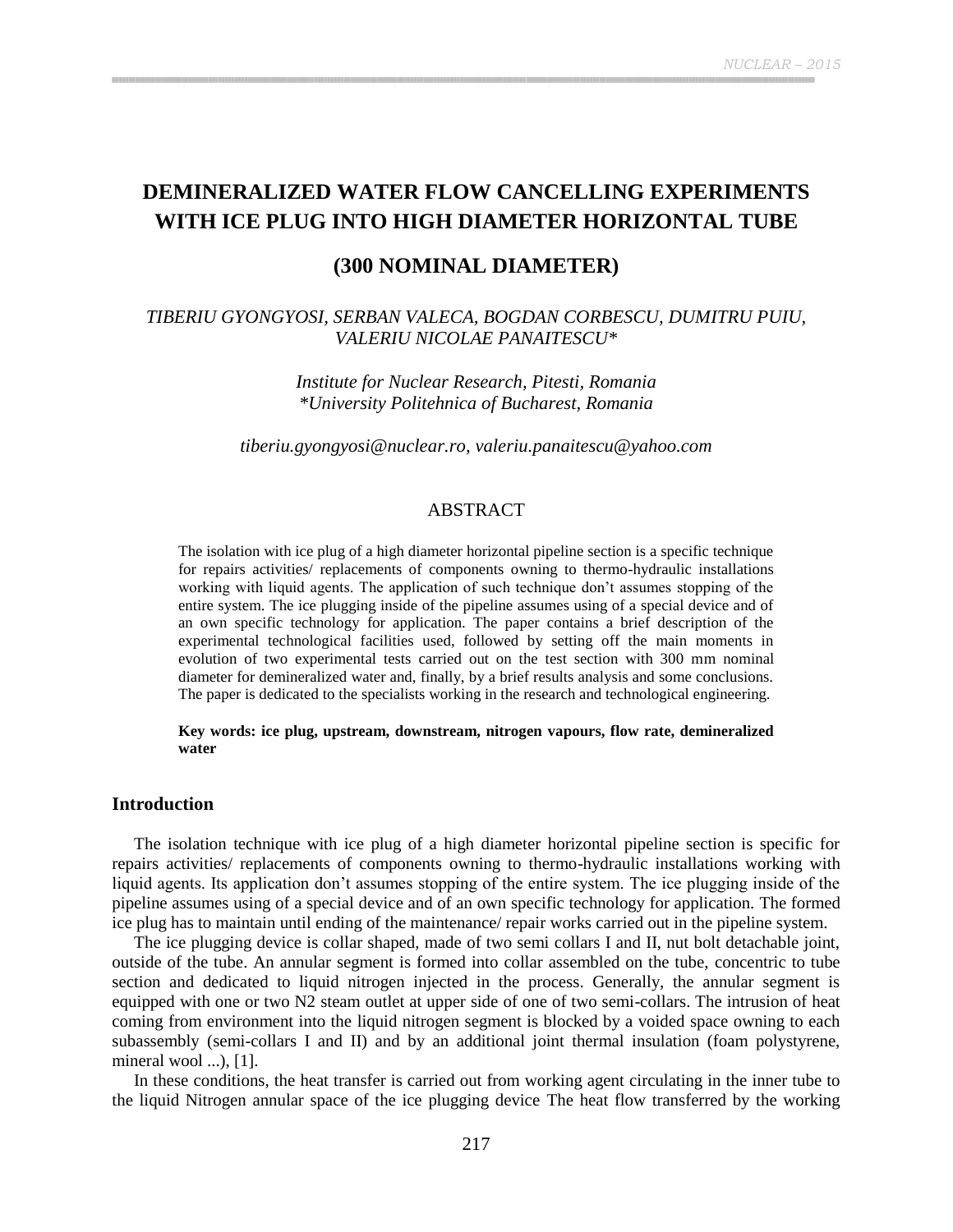agent to the liquid nitrogen annular space interface (tube wall/ collar segment wall); increase the liquid nitrogen vaporisation increasing the pressure in the segment and the liquid nitrogen supply circuit, implicitly, [1]. The liquid nitrogen vapours are ejected through the vapours outlet nozzle(s), to limit the pressure into segment.

The heat and mass transfer, executing continuous between the tube wall and refrigerant ring shaped, determine the local decreasing of the wall temperature, encouraging the ice deposit in subsequent layers.

The thickness of the ice layer deposited at one pass doesn"t exceed yet the thickness of boundary layer constitutes a thermal insulator. Thus, inside of the tube, in the device influence area, is developing, by subsequent deposits, and generates a local hydraulic resistance having as a result: decreasing of the fluid flow rate and flow stopping, even. At the time when the primary stopping and then the stable of the flow is done, the ice plugging goes on end long, increasing the pressure upstream freezing sleeve, [2], [3] and [4].

In this area, the experiments confirmed that the plugging device to form and maintain the ice plug for the high diameter pipeline are devising, executing and qualifying by tests, at the same time with the technique itself, apart for each kind of application. Difficulties begin with: pipeline lay-out, the inner diameter size of the pipeline, the working fluid flow rate value, its steady-state flow, fluid temperature, the liquid nitrogen volume available, and with the pressure limit available for the liquid nitrogen injection in the system, etc.

The paper describes, beside the brief description of the experimental technological facilities, some tests performed, the results get and finally, some conclusions are following.

#### **Brief description of the experimental technological facilities**

The experimental testing loop can use, according to the application requirements, the industrial water / drinking water / demineralised water and hothouse water, works in open circuit and consists practical in: a circulating pump (P), a tubes and fittings assembly, and a supply-drain vessel (VU/G), **Figure 1**.



**Figure 1** *The experimental testing loop - adapted diagram*

For the experiments, the loop contains a horizontal test section (ST) fitted into two pressure intake ports. The test section (ST) is, in our case, a horizontal tube having a nominal diameter of 300 mm, **Figure 2**.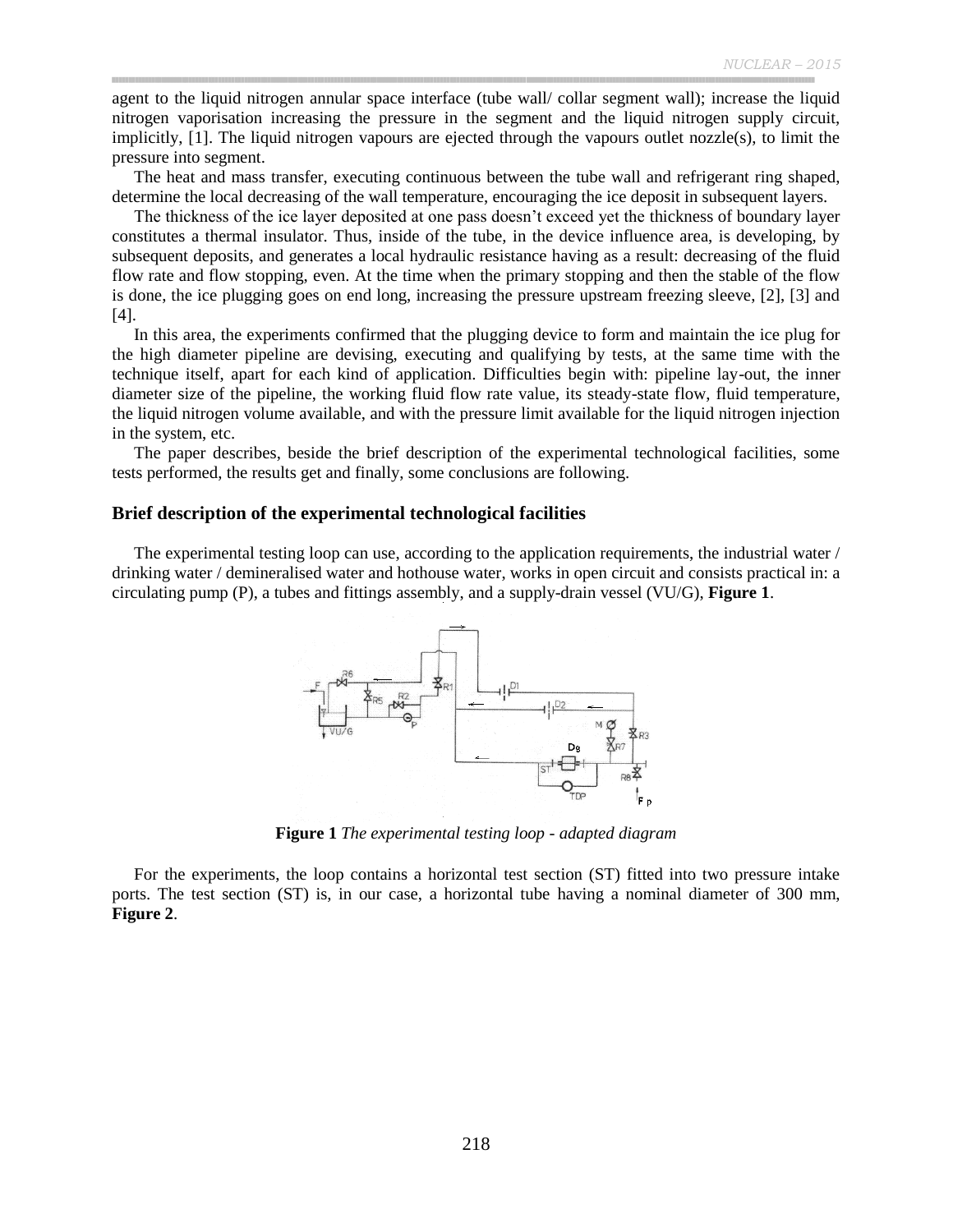

**Figure 2** *A 300 mm nominal diameter test section with assembled device*

The ice plugging device inside of a horizontal pipe section having a 300 mm nominal diameter (1), experimental model, is a double segmental sleeve, made of two tight joint half-clamps: the upper halfclamp (8) and lower half-clamp (2), the **Figure 3**, [5].

After assembling of the device on the outside of the horizontal tube, in the area chosen for ice plugging, is practical performing an annular compartment (4) for liquid nitrogen. The liquid nitrogen compartment (4) is thermally insulated to the outside by the vacuum compartments (5) and (3).



**Figure 3** *Ice plugging device (experimental model)*

The variant adopted has a single outlet nozzle for nitrogen steam (7) and the liquid nitrogen supply equipped to carry out through nozzle (6), at the upper half sleeve (8) level.

The liquid Nitrogen transfer from the liquid Nitrogen tank to the central nozzle is performed using a special joint, pressure hose with outer seal metallic clamp. The liquid nitrogen supply available is a Dewar vessel.

#### **The experimental tests**

For temperature measurement of the outer wall in the ice plugging device area, direct on the tube, have been placed the surface temperature plugs thermocouple made of Fe-Constantan, as following: upstream and downstream ice plug device, at the end of half-clamps: in upper/ lower position (four thermocouples), at nitrogen vapours outlet, at liquid nitrogen chamber inlet and in water supply – drain vessel.

The data measurement and their on-line recording performed every time with a high level digital data acquisition and processing system.

One test performed for an initial flow rate of 6.1 l/min. on test section. After about two minutes from liquid nitrogen injection (0.7 bars) towards freezing device noted the circuit attended by vapours draining, **Figure 4.** The  $N_2$  drained vapours column signalized starting the ice plugging storage process inside of the test tube.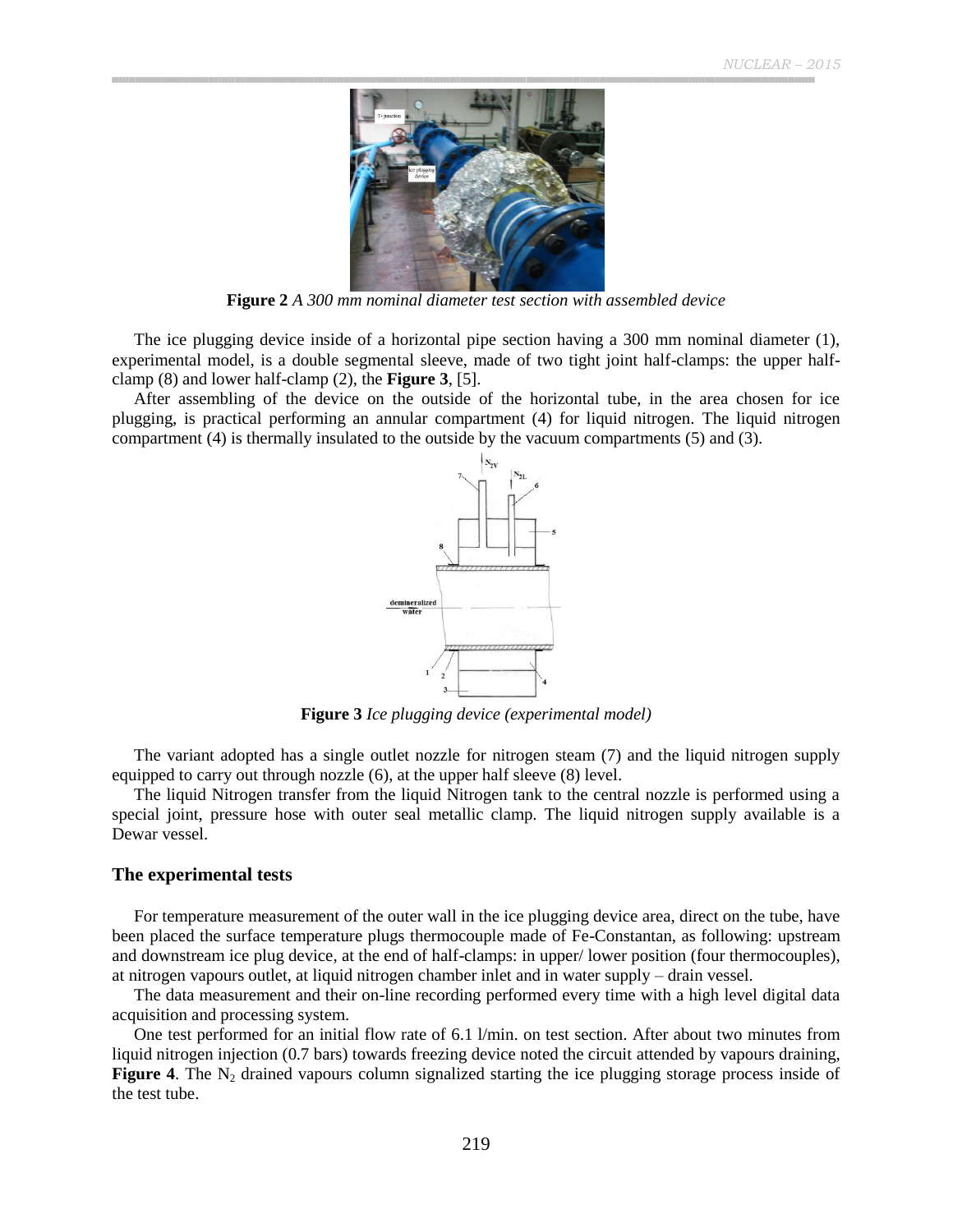

**Figure 4** *The process starting*

After 40 minutes, noted the ice deposits (on the tube) both ice plugging device upstream and downstream. In the test section, the water flow rate decreased at 4.8 l/min.

The temperatures recorded on the outer tube walls, in the monitoring area decreased as follows: at sleeve inlet, down – 19 $^{\circ}$ C, up – 10 $^{\circ}$ C and at outlet, down – 37 $^{\circ}$ C and up – 16 $^{\circ}$ C in condition of water temperature increasing with  $1.1^{\circ}$ C (from 17.4 $^{\circ}$ C to 18.5 $^{\circ}$ C).

After 80 minutes, the water flow rate in the test section decreased at 3.8 l/min., and the temperatures recorded on the outer tube wall lowered forward, in the monitoring area.

After 100 minutes, the water flow rate in the test section decreased less than 2.5 l/min., and the temperatures recorded on the outer tube wall lowered reaching the values: at sleeve inlet, down  $-55^{\circ}$ C, up – 22 $\rm{°C}$  and at outlet, down, – 76 $\rm{°C}$  and up – 32 $\rm{°C}$  in condition of water temperature increasing at 20.6  $\rm{^{\circ}C}$ .

After 350 minutes, the experiment has closed down due to depletion of the liquid nitrogen volume of the Dewar vessel. The temperatures on the outer tube wall, in the monitoring area, reached to the following values: at sleeve inlet, down – 73 $^{\circ}$ C, up – 35 $^{\circ}$ C and at outlet, down, – 97 $^{\circ}$ C and up –52 $^{\circ}$ C in condition of water temperature reached 22.9<sup>o</sup>C and carried on flowing in the test section.

Proceed to dismantling of the upstream section from test section, in parallel with pipeline draining and then, to remove it for viewing of ice plug deposits, **Figure 5**.



**Figure 5** *The ice layer deposit*

The remained hole in the ice had an equivalent diameter of  $\sim$  14 mm. An imaginary section through the test tube longitudinal axis, in correct scale of direct measured sizes versus the plane face of the connecting flange of test section, is shown in the **Figure 6.**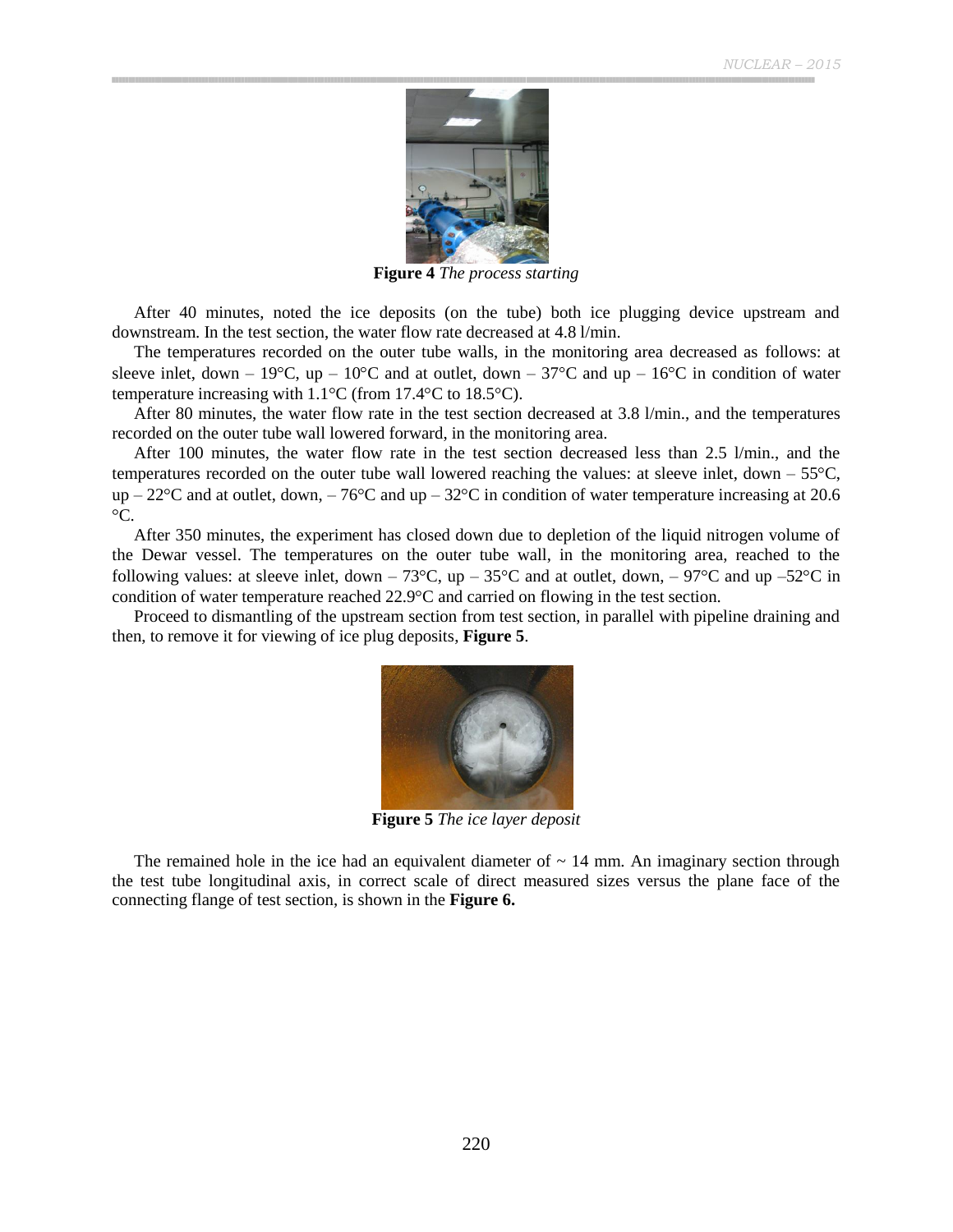

**Figure 6** *The apparent cross section through the longitudinal axis of the testing pipe*

Decreasing in time of the wall temperature at freezing (ice plugging) device inlet/outlet for this test is shown in the **Figure 7**. There we see the evolution in time of the water temperature.



**Figure 7** *The temperature variation of the outer pipe wall versus time*

Another test has carried out for an initial flow rate on the test section lower with  $\sim 16.5\%$ , of 5.1 l/min. After about two minutes from the liquid nitrogen injection (0.6 bars) to the ice plugging device, this time the  $N_2$  vapours column showed up at device outlet pipe, also.

After 40 minutes, noted the ice deposits (on the tube) around device. The water flow rate, in the test section, decreased at 4.8 l/min. The temperatures recorded on the outer tube wall, in the monitoring area, lowered as follows: at sleeve inlet, down –  $16^{\circ}$ C, up –  $26^{\circ}$ C and at outlet, down –  $28^{\circ}$ C and up –  $19^{\circ}$ C in condition of water temperature increasing with  $1.8^{\circ}$ C (from  $14.6^{\circ}$ C to  $16.4^{\circ}$ C).

After 90 minutes, the water flow rate in the test section decreased just at  $\sim 4.40$  l/min. and the measured temperatures on the outer tube wall, before and after device, reached in this moment the values: at sleeve inlet, down – 46°C (Th 12), up – 37°C (Th 13) and at outlet, down – 64°C (TH 16) and up – 33 $\degree$ C (Th 17), the water temperature increasing forward with 1.5 $\degree$ C reaching to 17.9 $\degree$ C.

After two hours from the test starting the flow rate in the test section remained the same  $\sim 4.40$  l/min. The measured temperatures on the outer tube wall, before and after device, were: at sleeve inlet, down – 54 °C (Th 12), up – 39 °C (Th 13) and outlet, down – 74 °C (Th 16) and up – 29 °C (Th 17), the water temperature increasing with  $0.7^{\circ}$ C, from  $14.6^{\circ}$ C to  $18.6^{\circ}$ C.

After 325 minutes the experiment has closed down due to depletion of the liquid nitrogen volume of the Dewar vessel. The temperatures on the outer tube wall, in the monitoring area, reached to the following values: at sleeve inlet, down – 73 $^{\circ}$ C, up – 36 $^{\circ}$ C and at outlet, down, – 97 $^{\circ}$ C and up –53 $^{\circ}$ C in condition of water temperature reached 19.6°C. The water flow rate in the test section didn't lower under 2.5 l/min.

Proceed to dismantling of the upstream section from test section, in parallel with pipeline draining and then, to remove it for viewing of ice plug deposits, **Figure 8**.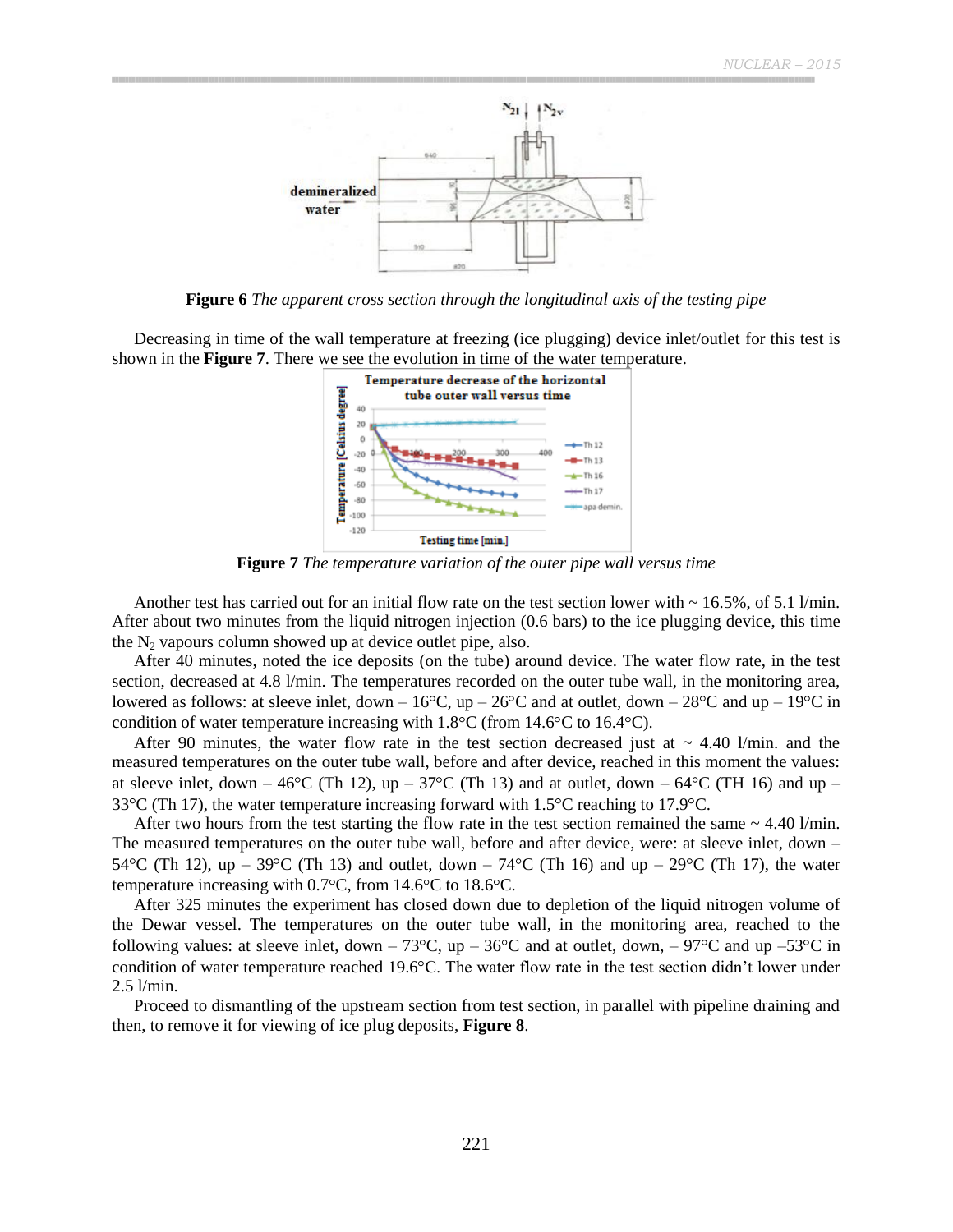

**Figure 8** *The ice deposit*

The remained hole in the ice had an equivalent diameter of  $\sim$  44 mm. An imaginary section through the test tube longitudinal axis, in correct scale of direct measured sizes versus the plane face of the connecting flange of test section, is shown in the **Figure no.9**.



**Figure 9** *The apparent cross section through the longitudinal axis of the testing pipe*

Decreasing in time of the wall temperature at freezing (ice plugging) device inlet/outlet for this test is shown in the **Figure 10**. There we see the evolution in time of the water temperature, also.



**Figure 10** *The temperature variation of the outer pipe wall versus time*

Decreasing of the flow rate value on the test section, during test, is mainly due to local hydraulic resistance increasing, by subsequent ice layers into testing tube, in the influence area of the ice plugging device, the water flowing in the loop being instantaneously take up by the existing by-pass.

#### **The results**

The two tests carried out in the same conditions from geometric point of view. None of them hasn"t completed with ice plug. The water temperature variation during each test was away different. For the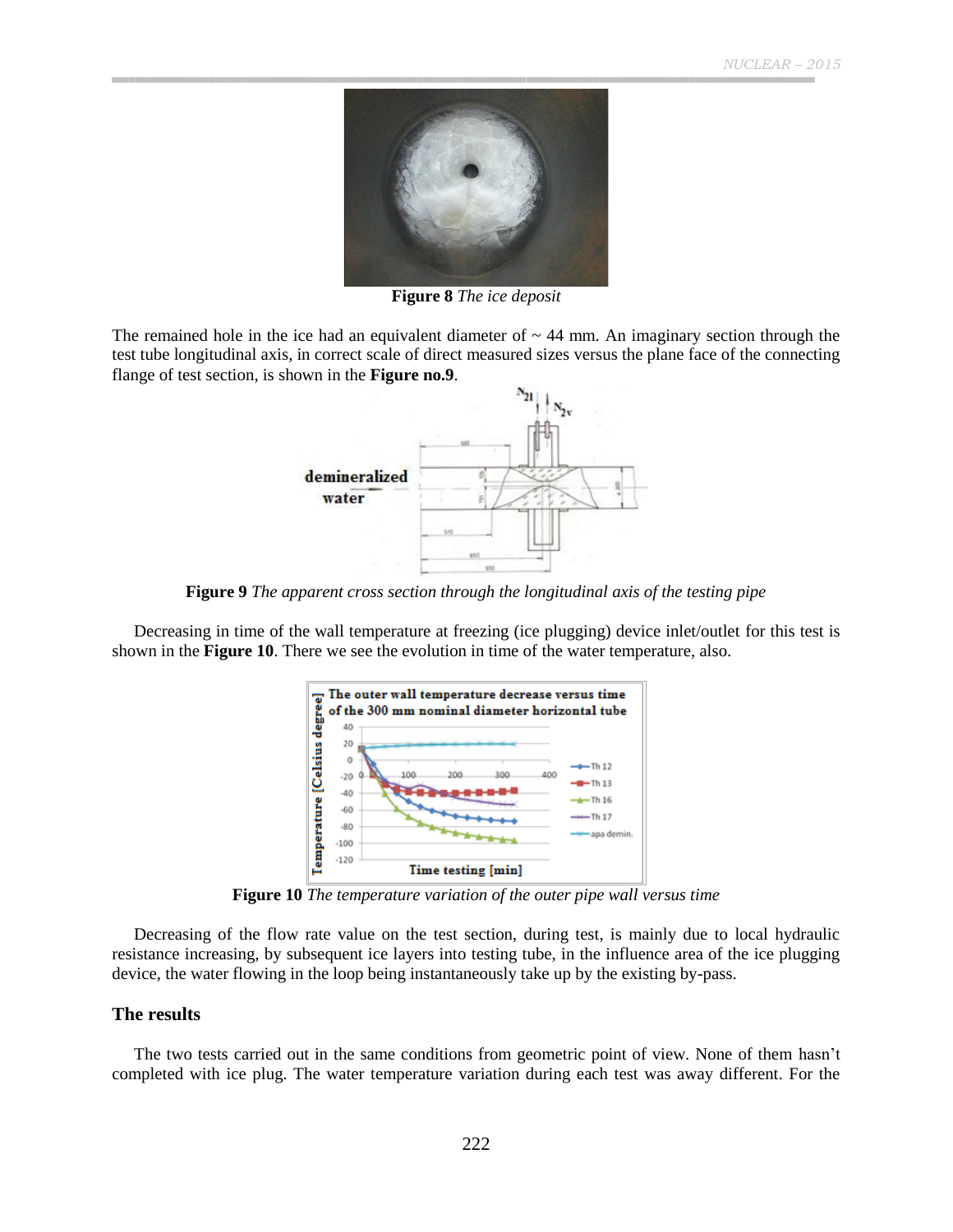first test the water temperature in the test section was  $\sim$ 5 $\degree$ C greater than the second test temperature, during all test time, **Figure 11**.



**Figure 11** *The water temperature variation*

Decreasing in time of the wall temperature at the inlet/outlet in/out ice plugging device for the two tests is plotted in the **Figure 12**. If decreasing of the temperatures measured upstream (downstream) on the outer tube wall for the bottom area of the cross flowing section are taking place for each, aproximately at the same way, the diference between the temperatures measured upstream (downstream) at the top is obvious for each case.



**Figure 12** *The temperature variation of the outer pipe wall*

The temperatures measured upstream and downstream on the outer pipe wall, at the top side is obvious different both in time and along of the influence area of the plugging device. Thus, for the second test, upstream, the temperature of the pipe wall decrease relative quickly around the value of  $-40^{\circ}$ C during first 100 minutes, then is maintaining almost constant for the next 175 minutes of the test and finally, at 325 minutes to increase slowly at about  $-36^{\circ}$ C. In case of the first test, the temperature of the pipe wall is decreasing slowly all-time to a value similar to those reached at the end, in the second test. Downstream, there is a difference for the second half of the test time and between the much reduced limits as value.

Although the water temperature level in the test section in the second test maintained with about  $5^{\circ}$ C lower all test time, the circulating water temperature being lower, the ice deposits thickness in the influence area of the freezing device was lower. The difference between the equivalent diameters of the holes remained in the ice was of about 30 mm.

The ice deposits shape was different along of the influence are, also. Thus, in the first test from the begining created a restraint like a diaphragm that then evolved endlong while, in the second test, first created a larger diameter passage way that evolved radial in time much slower. During the tests anlyzed, each flow rate variation correspond to restraint formed in the ice, **Figure 13**.